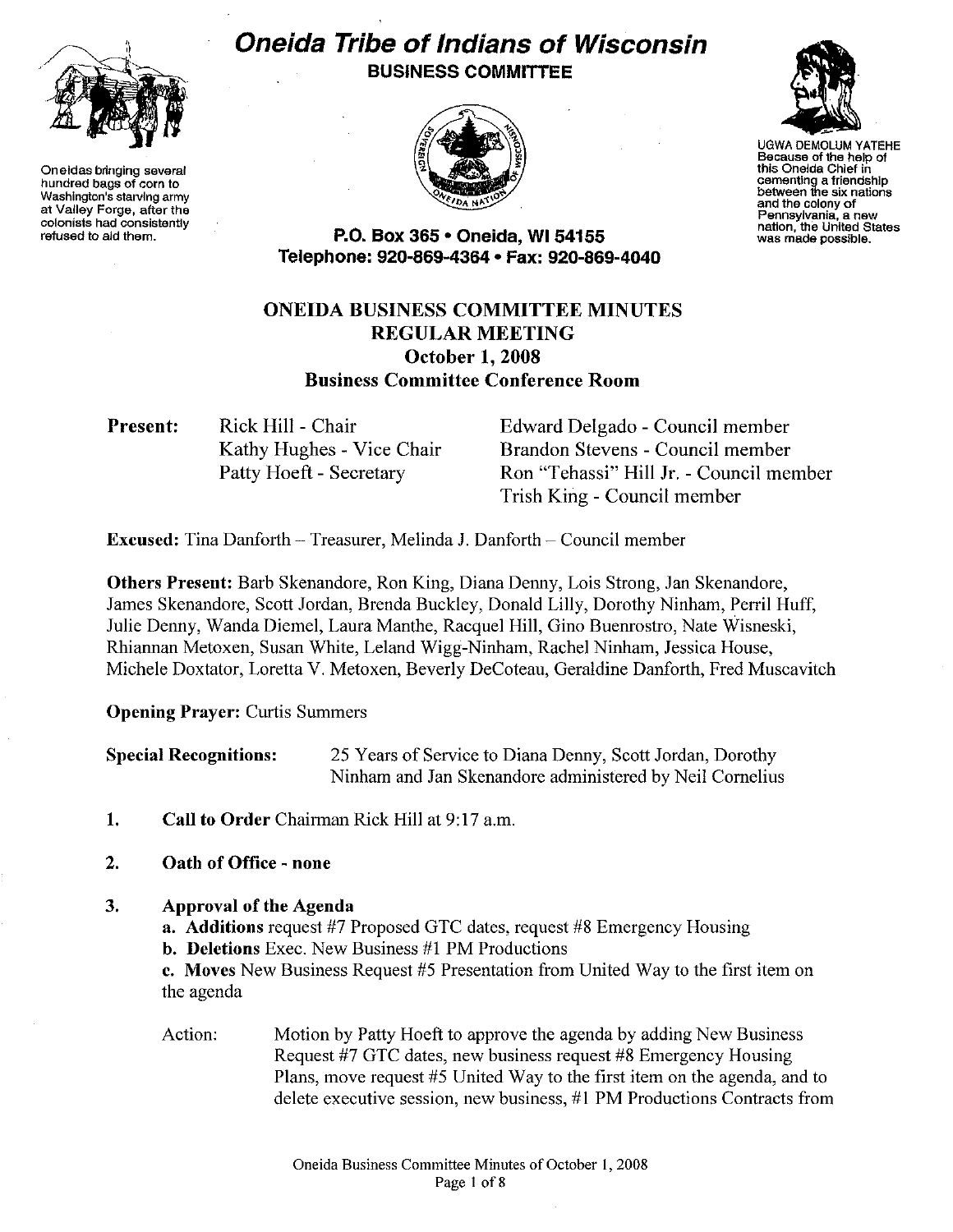the agenda, seconded by Ron "Tehassi" Hill Jr. Motion carried unanimously.

# **4. Minutes to be Approved**

Sept. 17, 2008 Business Committee Minutes

Action: Motion by Ed Delgado to approve the Sept. 17, 2008 Business Committee minutes, seconded by Ron "Tehassi" Hill Jr. Motion carried unanimously.

#### **5. Tabled Business - none**

#### **6. Reports**

- a. Oneida Housing (monthly) Susan House- not submitted
- b. Ombudsman (monthly) Matt Cornelius - not submitted
- c. Oneida Land Commission (quarterly: Jan/ Apr/July/Oct) Amelia Cornelius – submitted (NOTE: 2 reports - reg. session  $\&$  exec)
- Action: Motion by Brandon Stevens to approve the Oneida Land Commission report, seconded by Ed Delgado. Motion carried unanimously.
- d. Oneida Gaming Commission- (quarterly: Jan/Apr/July/Oct) Amelia Cornelius - not submitted
- e. Oneida Police Commission- (quarterly: Jan/Apr/July/Oct) David Webster - not submitted

## 7. **Travel Reports**

1. Kathy Hughes RE: Midwest Region Division of Fee-to-Trust Consortium, Shakopee, MN Sept. 8, 2008

Action: Motion by Ed Delgado to approve the Midwest Region Division of Fee-to-Trust Consortium travel report, seconded by Trish King. For: Patty Hoeft, Ed Delgado, Trish King, Brandon Stevens, Ron "Tehassi" Hill Jr. Abstain: Kathy Hughes. Motion carried.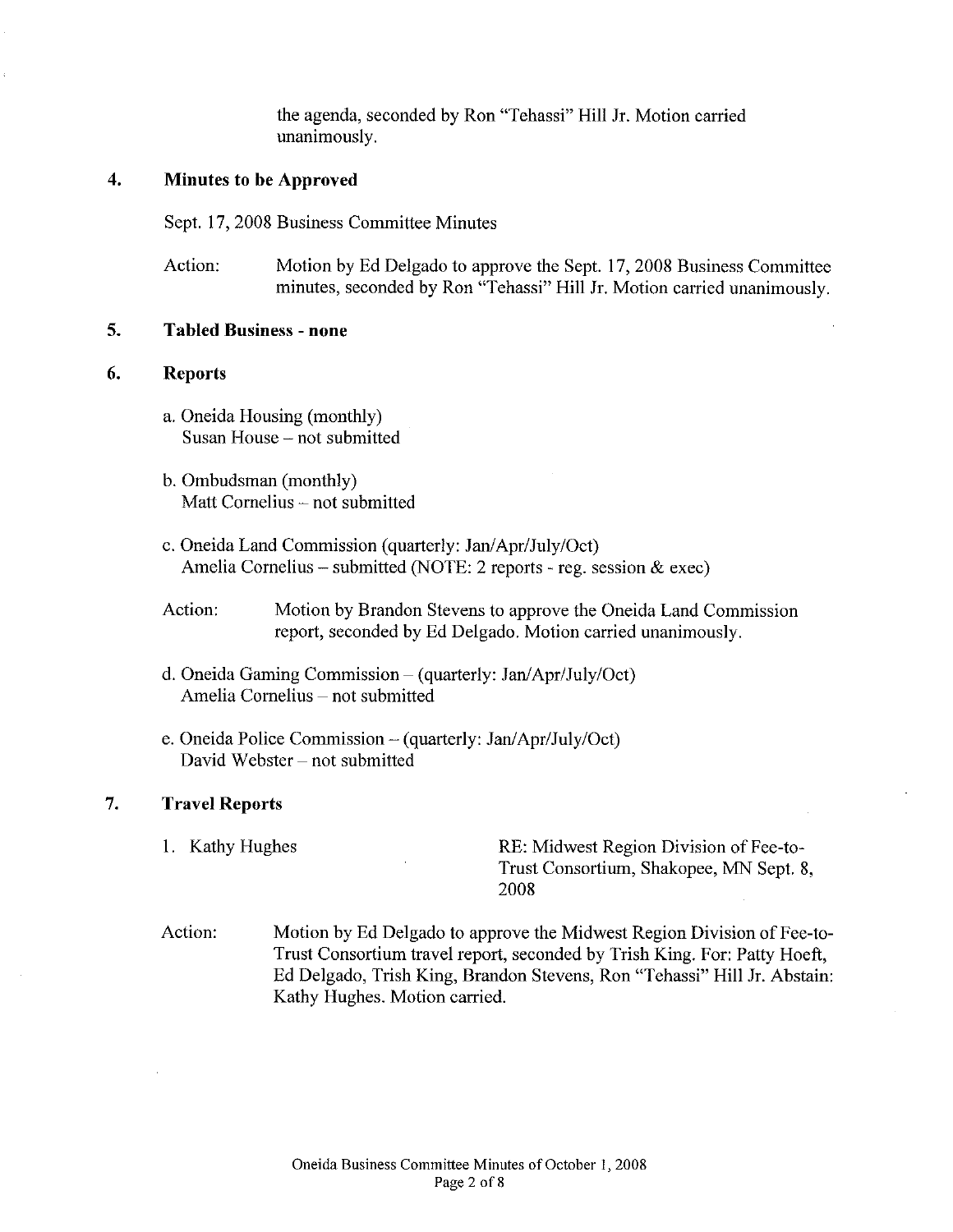2. Melinda Danforth **RE: ITMA Board of Directors Meeting** Albuquerque, NM July 29-Aug. I, 2008

Action: Motion by Patty Hoeft to approve the Inter-Tribal Monitoring Association travel report, seconded by Kathy Hughes. Motion carried unanimously.

#### **8. Follow up Reports/BC Directives from Previous Meetings - none**

- **9. New Business a. Resolutions** 
	- I. Ed Delgado RE: Emergency Gas Tax
	- Action: Motion by Ed Delgado to defer the Emergency Gas Tax resolution to the Oct. 15 Business Committee meeting, seconded by Kathy Hughes. For: Patty Hoeft, Ed Delgado, Kathy Hughes, Ron "Tehassi" Hill Jr. Oppose: Trish King, Brandon Stevens. Motion carried.

Trish King: For the record, my opposition is due to the fact that we have not researched this and I think there's larger issues to this as was stated by Councilman Stevens. There might be some ramifications that we are not thinking of right here and now, that could hinder what we're trying to do, not just for Oneida but for other natives in Wisconsin. I believe this should go directly to LOC as an issue to be addressed on our agenda as a priority and brought forward in that manner than acting on an emergency.

- 2. Patty Hoeft RE: Joint Resolution of support for Oneida Life Insurance Plan Plus
- Action: Motion by Trish King to adopt Resolution #10-01-08-A Joint Resolution of Support for Oneida Life Insurance Plan Plus, seconded by Patty Hoeft. Motion carried unanimously.
- 3. Patty Hoeft **RE: Restated Elder Trust Agreement**
- Action: Motion by Patty Hoeft to approve Resolution #10-01-08-B Approving the Amended and Restated Oneida Tribe of Indians of Wisconsin Elder, Education and General Welfare Trust of Jan. 22, 2008, and Approving the Oneida Trust Committee's Assumption of Authority over the Principal and Interest of the Emigrant Indian Trust of March 18, 1977 and to approve sending a letter to Secretary Kempthorne, seconded by Trish King. Motion carried unanimously.
- **b. Requests**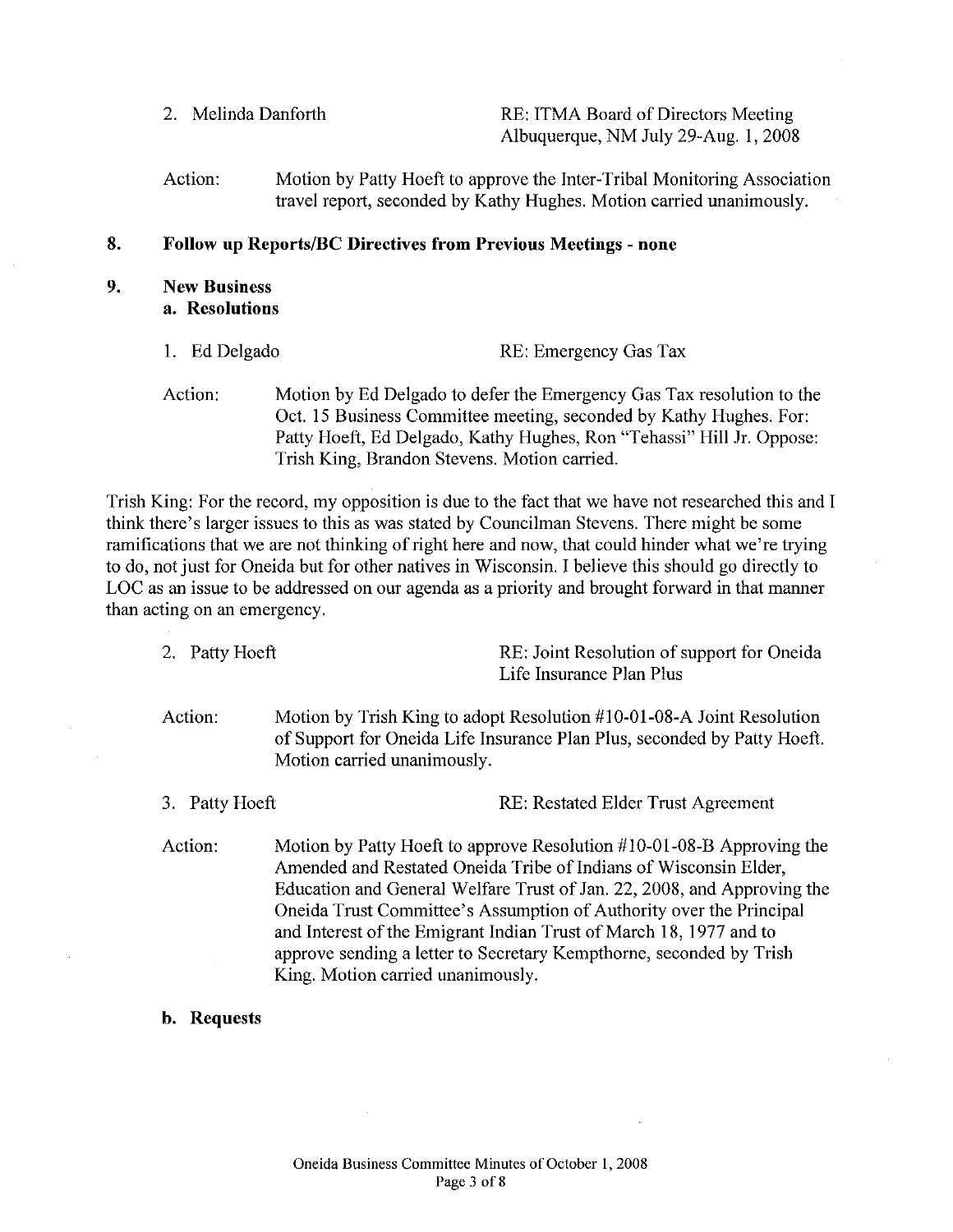| 1. Patty Hoeft   | RE: United Way Workplace Giving   |
|------------------|-----------------------------------|
| Winnifred Thomas | Campaign presentation $&$ request |

- Action: Motion by Patty Hoeft to approve the request for Oneida to join the 2008 Brown County United Way Workplace Giving Campaign and direct the General Manager to work with United Way to get us to participate in this year's effort, seconded by Kathy Hughes. Motion carried unanimously.
- 2. Ed Delgado **RE:** Report about Trust Committee & Standing Stone Limited relationship
- Action: Motion by Ed Delgado to direct the Chief Financial Officer to provide a report regarding the Standing Stone Limited and its relationship with the Trust Committee and the Oneida Tribe and to bring back a report in November, seconded Patty Hoeft. For: Patty Hoeft, Ed Delgado. Oppose: Kathy Hughes, Brandon Stevens, Ron "Tehassi" Hill Jr. Abstain: Trish King. Motion fails.
- Action: Motion by Kathy Hughes to request the Trust Committee to prepare a report for the Business Committee for our meeting in November regarding the Standing Stone Fund and the relationship with the Trust Committee and the Business Committee so far, seconded by Patty Hoeft. Motion carried unanimously.
- 

3. Ed Delgado RE: Analysis of U.S. Economic Crisis on Trust Committee investments

- Action: Motion by Ed Delgado to direct the Chief Financial Officer to provide an analysis and recommendation of the U.S economic crisis of Trust Committee investments and all tribal investments to be brought back at the Nov. 12 Business Committee meeting, seconded by Patty Hoeft. Motion carried unanimously.
- 4. Ed Delgado RE: Legislative Affairs Director position vacancy proposal
- Action: Motion by Patty Hoeft to postpone filling the vacancy of the Legislative Affairs Director until the Chief of Staff can provide a report about the future of the Department of Government Administration, seconded by Ed Delgado. Motion carried unanimously.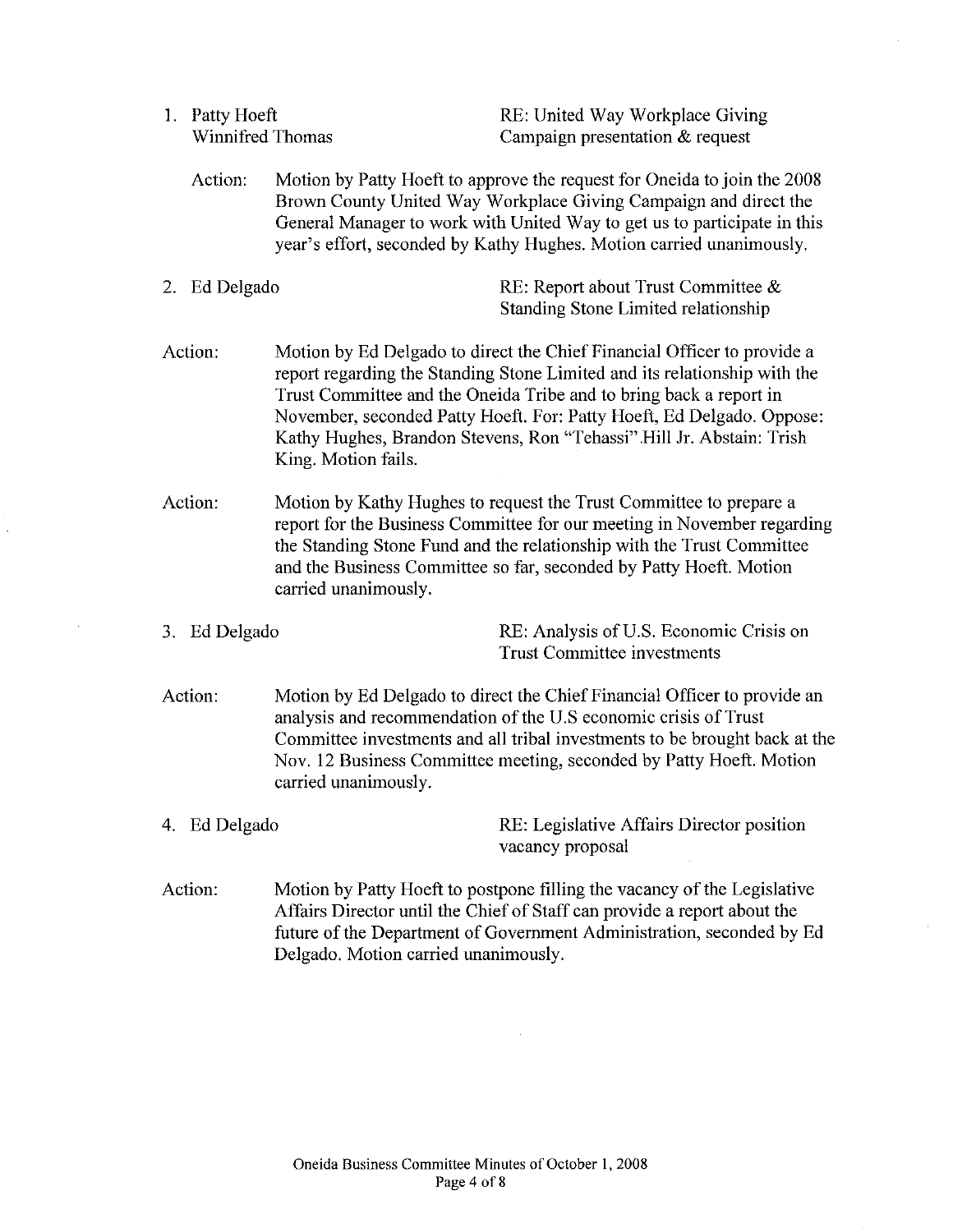| 5. Ed Delgado          |                                                                                                                                                                                      | RE: Support in maintaining the Native<br><b>American Service Center</b>                                                                                                                                                                                                                      |  |
|------------------------|--------------------------------------------------------------------------------------------------------------------------------------------------------------------------------------|----------------------------------------------------------------------------------------------------------------------------------------------------------------------------------------------------------------------------------------------------------------------------------------------|--|
| Action:                | Motion carried unanimously.                                                                                                                                                          | Motion by Patty Hoeft to direct the Chairman to send a letter of support<br>for this organization to continue to operate, seconded by Ed Delgado.                                                                                                                                            |  |
| Action:                | "Tehassi" Hill Jr. Motion carried unanimously.                                                                                                                                       | Motion by Kathy Hughes to refer the support in maintaining the Native<br>American Service Center to the Finance Committee, seconded by Ron                                                                                                                                                   |  |
| 6. Debbie Thundercloud |                                                                                                                                                                                      | RE: Approve CIP Package for Oneida<br>Community Trails – CIP project #07-008                                                                                                                                                                                                                 |  |
| Action:                | carried unanimously.                                                                                                                                                                 | Motion by Kathy Hughes to approve the CIP package for the Oneida<br>Community Trails project #07-008, seconded by Patty Hoeft. Motion                                                                                                                                                        |  |
| Action:                | Motion carried unanimously.                                                                                                                                                          | Motion by Patty Hoeft to direct the Chief of Staff to provide a report on<br>the status of the trail from the center of Oneida to Pamperin Park due at<br>the Oct. 15 Business Committee meeting, seconded by Ed Delgado.                                                                    |  |
| 7. Patty Hoeft         |                                                                                                                                                                                      | RE: Proposed GTC dates                                                                                                                                                                                                                                                                       |  |
| Action:                | Brandon Stevens. Motion carried.                                                                                                                                                     | Motion by Ed Delgado to postpone the FY09 Budget meeting and to use<br>the Nov. 15 GTC meeting date to schedule Madelyn Genskow's petition<br>regarding nine resolutions, seconded by Patty Hoeft. For: Patty Hoeft, Ed<br>Delgado, Kathy Hughes, Ron "Tehassi" Hill Jr. Oppose: Trish King, |  |
| 8. Trish King          |                                                                                                                                                                                      | RE: Emergency Housing Plan                                                                                                                                                                                                                                                                   |  |
| Action:                | Motion by Trish King to accept the report, support Option A and defer the<br>plan back to the taskforce to return in 30 days, seconded by Patty Hoeft.<br>Motion carried unanimously |                                                                                                                                                                                                                                                                                              |  |
|                        | c. Travel Requests                                                                                                                                                                   |                                                                                                                                                                                                                                                                                              |  |
| 1. Brandon Stevens     |                                                                                                                                                                                      | RE: Blanket Travel for NCAI Delegate $\&$<br>Alternates for the 2008-2011 term                                                                                                                                                                                                               |  |
| Action:                |                                                                                                                                                                                      | Motion by Patty Hoeft to approve blanket travel for the delegates and<br>alternates of National Congress of American Indians for the term 2008-<br>2011, seconded by Kathy Hughes. Motion carried unanimously.                                                                               |  |

 $\ddot{\phantom{a}}$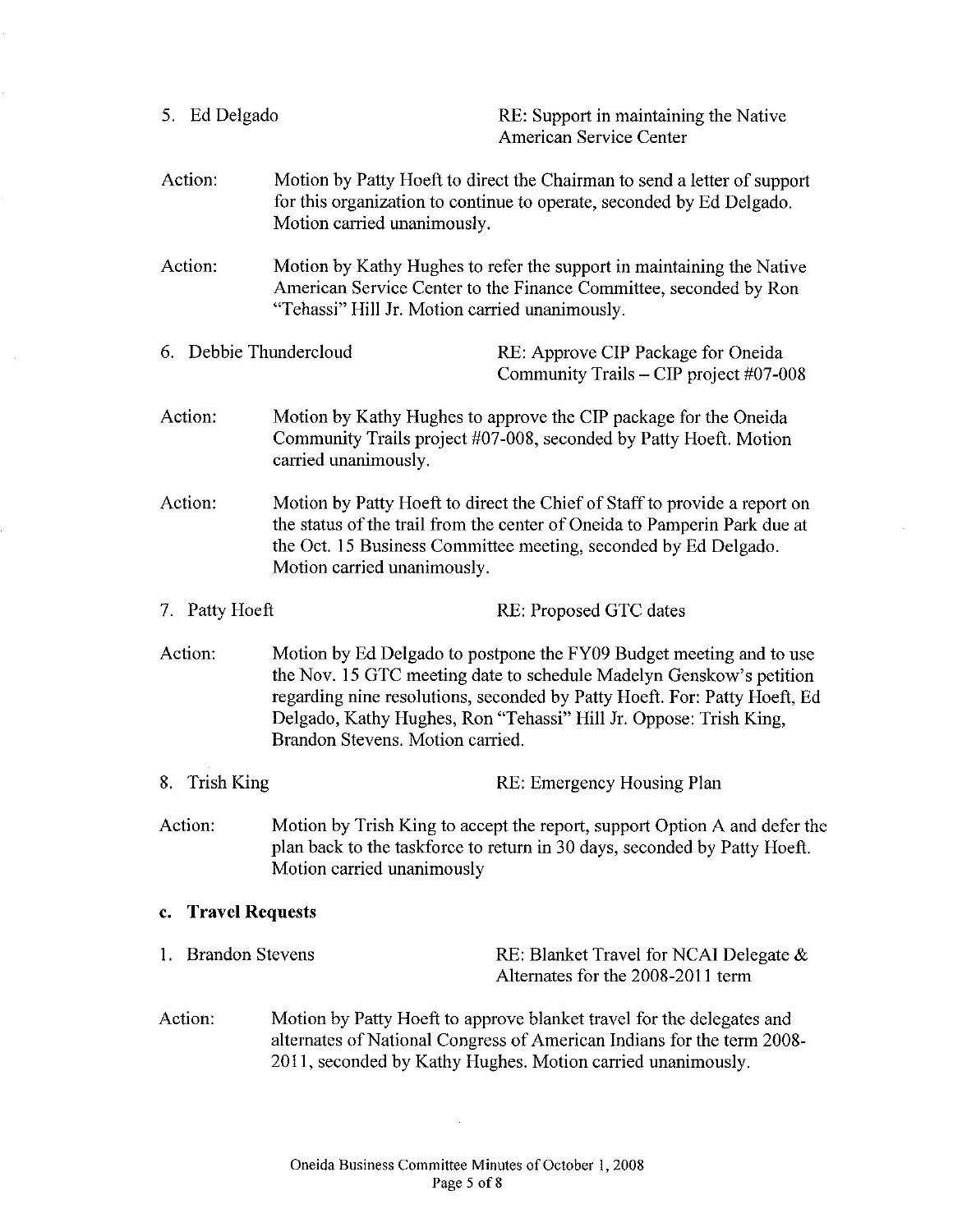2. Rick Hill RE: Approve to attend American Indian Athletic Hall of Fame Induction Ceremony Niagara Falls, NY Oct. 24-26, 2008

- Action: Motion by Patty Hoeft to approve the travel request for the Chairman to attend the American Indian Athletic Hall of Fame Induction Ceremony in Niagara Fall, NY Oct. 24-26, 2008, seconded by Ron "Tehassi" Hill Jr. Motion carried unanimously.
- **10. Finance Committee- none**
- **11. Legislative Operating Committee ( LOC)- none**
- **12. Treasurer's Report- none**
- **13. Oneida Business Committee Planning- none**
- **14. Executive Staff Meeting- none**
- **15. Legislative Affairs Update**

I. Retro-approve letter to Congress re: IHCIA

- Action: Motion by Ed Delgado to approve the Indian Health Care Improvement Act letter, seconded by Patty Hoeft. Motion carried unanimously.
- 2. Get Out the Vote Initiatives
- Action: Motion by Ed Delgado to approve the letter to tribal citizens residing in the state of Wisconsin, seconded by Kathy Hughes. Motion carried unanimously.
- Action: Motion by Kathy Hughes to approve the Chairman sending out a letter notifying the tribal employees of the candidate forum Oct. 30 and request that the management support time-off for employees to attend the event with supervisor approval, seconded by Trish King. Motion carried unanimously.

#### **16. Executive Session**

- Action: Motion by Kathy Hughes to recess until I :30 p.m., seconded by Patty Hoeft. Motion carried unanimously.
- Action: Motion by Kathy Hughes to come out of executive session at 4:28 p.m., seconded by Patty Hoeft. Motion carried unanimously.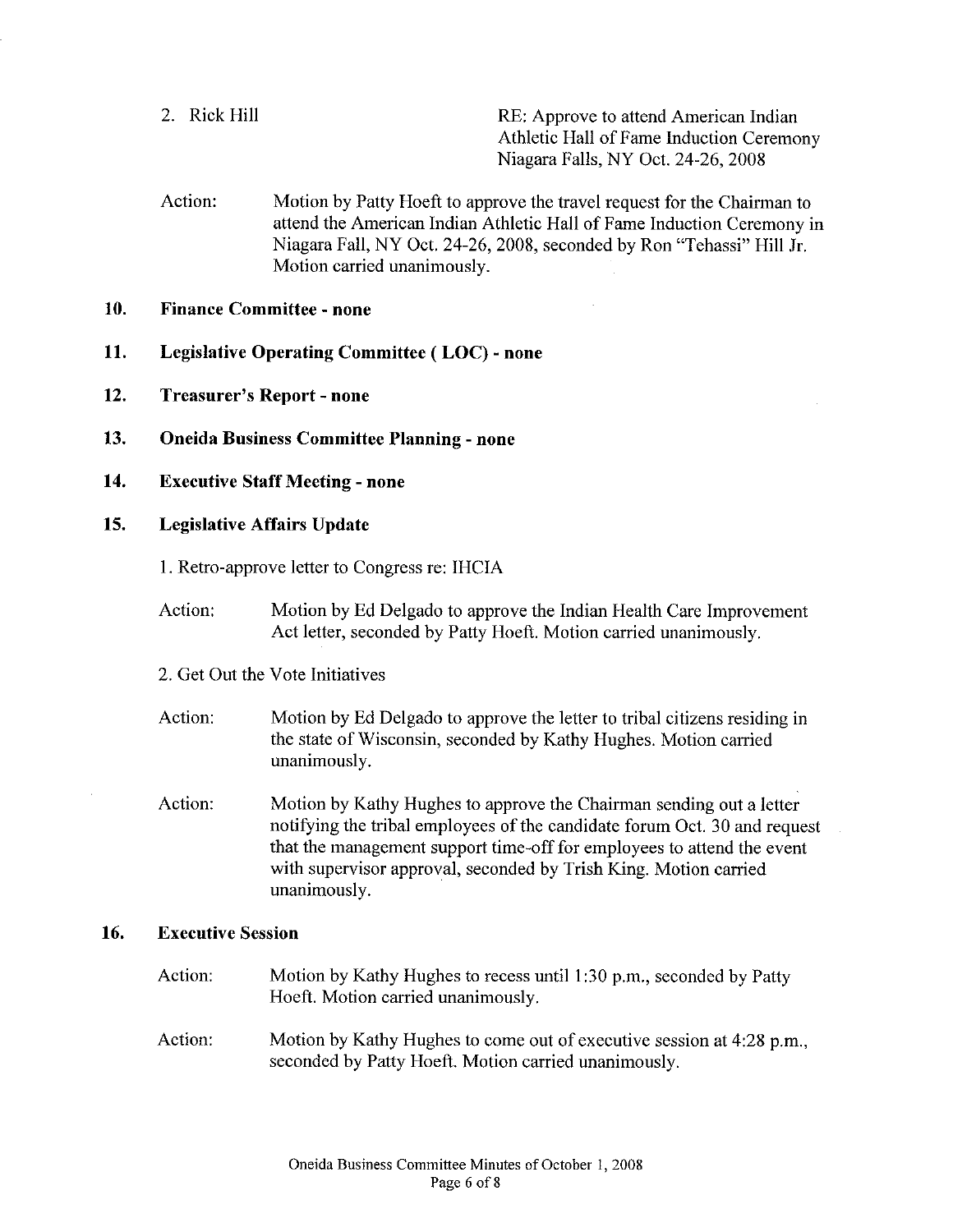NOTE: Brandon Stevens excused at 2:00 p.m.

- **a. Tabled Business - none**
- **b. Old Business**
- 

1. Patty Hoeft RE: Oneida Housing Authority final audit report

**Excerpt from Sept. 17, 2008:** Motion by Kathy Hughes to accept the Oneida Housing Authority report and maintain confidentiality until the follow up action plan is brought back to the Secretary for calling of a special meeting, seconded by Melinda J. Danforth. For: Patty Hoeft, Ed Delgado, Trish King, Kathy Hughes, Melinda J. Danforth, Brandon Stevens, Ron "Tehassi" Hill Jr. Abstain: Tina Danforth. Motion carried.

- Action: Motion by Kathy Hughes to accept the Oneida Housing Authority final audit report for public dissemination not to be released until Oct. 14, to include the audit of 33 pages, plus Addendum A, the Business Committee Chairman's letter dated June 3, the U.S. Attorney's response letter dated Sept. 4, and the Chairman's cover letter, seconded by Ron "Tehassi" Hill Jr. Motion carried unanimously.
- Action: Motion by Kathy Hughes to approve the collection process procedure as provided by the General Manager and the Interim Housing Director, seconded by Trish King. Motion carried unanimously.

#### **c. New Business**

- 1. Patty Hoeft **RE:** Constituent Request for Legal Counsel
- Action: Motion by Kathy Hughes to deny the request for legal counsel and to refer to paralegal for assistance if appropriate, seconded by Patty Hoeft. Motion carried unanimously.
- 2. Patty Hoeft RE: Employee Appeal of Termination
- Action: Motion by Patty Hoeft to direct the investigation of the appeal to the Chief of Staff who will bring back a recommendation to the Business Committee within the timeline stated in the appeal, seconded by Ed Delgado. For: Patty Hoeft, Ed Delgado Oppose: Ron "Tehassi" Hill Jr., Abstain: Kathy Hughes, Trish King. Motion carried.
- 3. Rick Hill Rick Hill RE: Joseph Powless Pardon Resolution
- Action: Motion by Patty Hoeft to approve the pardon for Joseph Powless, . seconded by Trish King. Motion carried unanimously.